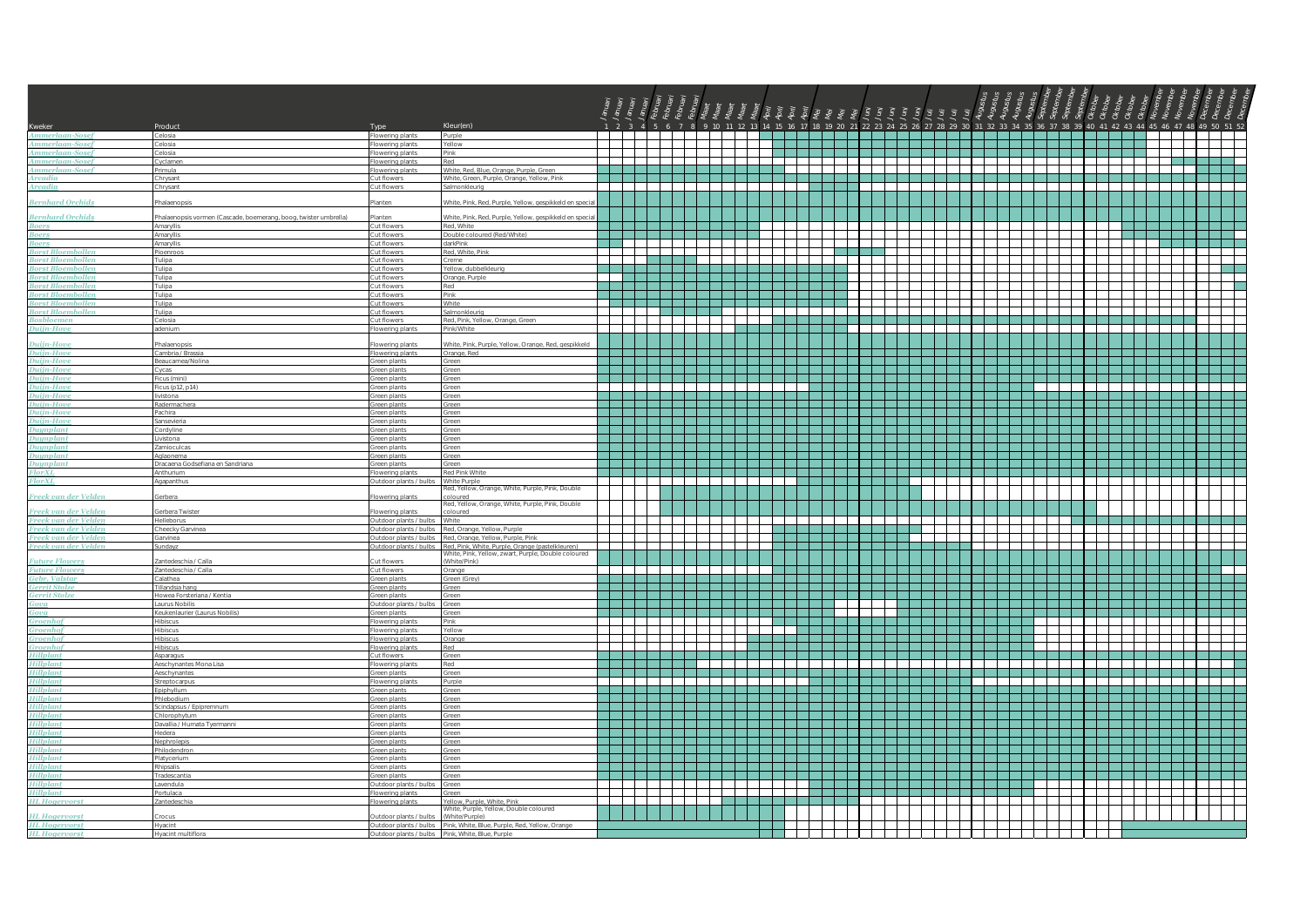| Kweker                                                             | Product                                                       | Type                                                                     | Kleur(en)                                                                      |                                        |                                                                                                                      |                                                                                                                       |               |                                                                                                                |                                     |              | 1 2 3 4 5 6 7 8 9 10 11 12 13 14 15 16 17 18 19 20 21 22 23 24 25 26 27 28 29 30 31 32 33 34 35 36 37 38 39 40 41 42 43 44 45 46 47 48 49 50 51 52 |              |                                |                                 |                                 |   |
|--------------------------------------------------------------------|---------------------------------------------------------------|--------------------------------------------------------------------------|--------------------------------------------------------------------------------|----------------------------------------|----------------------------------------------------------------------------------------------------------------------|-----------------------------------------------------------------------------------------------------------------------|---------------|----------------------------------------------------------------------------------------------------------------|-------------------------------------|--------------|----------------------------------------------------------------------------------------------------------------------------------------------------|--------------|--------------------------------|---------------------------------|---------------------------------|---|
| <b>HL Hogervorst</b>                                               |                                                               | utdoor plants / bulbs                                                    | Purple, Yellow, Double coloured (Blue/Green/White                              |                                        |                                                                                                                      |                                                                                                                       |               |                                                                                                                |                                     |              |                                                                                                                                                    |              |                                |                                 |                                 |   |
| <b>HL Hogervorst</b>                                               | Tulipa                                                        |                                                                          | Outdoor plants / bulbs Red, yellow, orange, white                              |                                        |                                                                                                                      |                                                                                                                       |               |                                                                                                                |                                     |              |                                                                                                                                                    |              |                                |                                 |                                 |   |
| <b>HL Hogervorst</b><br><b>HL Hogervorst</b>                       | Muscari<br>Narcissus grootbloemig                             | Outdoor plants / bulbs Blue, White, light-Blue<br>Outdoor plants / bulbs | ellow, Double coloured (White/Yellow),<br>(Yellow/Orange)                      |                                        |                                                                                                                      |                                                                                                                       |               |                                                                                                                |                                     |              |                                                                                                                                                    |              |                                |                                 |                                 |   |
|                                                                    |                                                               |                                                                          | White, Yellow, Double colouredg (White/Yellow) +                               |                                        |                                                                                                                      |                                                                                                                       |               |                                                                                                                |                                     |              |                                                                                                                                                    |              |                                |                                 |                                 |   |
| <b>HL Hogervorst</b>                                               | Varcissus kleinbloemig<br>Narcissus spray                     | Outdoor plants / bulbs                                                   | (Orange/White) + (Salmon/White)                                                |                                        |                                                                                                                      |                                                                                                                       |               |                                                                                                                |                                     |              |                                                                                                                                                    |              |                                |                                 |                                 |   |
| HL Hogervorst<br>Hofland Flowering Plants                          | xacum Saphire (grootbloemig)                                  | owering plants                                                           |                                                                                |                                        |                                                                                                                      |                                                                                                                       |               |                                                                                                                |                                     |              |                                                                                                                                                    |              |                                |                                 |                                 |   |
| <b>Hofland Flowering Plants</b><br><b>Hofland Flowering Plants</b> | Schlumbergera (9, 10,5, 13cm)<br>chlumbergera Tricolore       | Flowering plants<br>lowering plants                                      | Red, White, Pink, Orange, Purple.<br>Pink, Red White in 1 pot                  |                                        |                                                                                                                      | 1 - 1 - 1 - 1 - 1 - 1 - 1 - 1 - 1 -<br><u> 1950 - Jan Jan Jan Jan Jan Jan Jan</u>                                     |               | $\overline{\phantom{0}}$                                                                                       |                                     |              | a matamata                                                                                                                                         |              | a a sa san a sa                | TI TITLE                        | a kacamatan Ing<br>$\mathbf{1}$ |   |
| <b>Hofland Flowering Plants</b>                                    | chlumbergera Quattrolore                                      | lowering plants                                                          | Pink, Red, White en Orange in 1 pot                                            |                                        |                                                                                                                      |                                                                                                                       |               |                                                                                                                |                                     |              |                                                                                                                                                    |              |                                |                                 |                                 |   |
| <b>Hofland Flowering Plants</b>                                    | Schlumbergera Cinqolore                                       | Flowering plants                                                         | Pink, Red, White, Orange en Purple in 1 pot                                    |                                        |                                                                                                                      | ╺╂═╂═╂═╂═╂═╂═╂═╉═╉═╂═╂                                                                                                |               | $\sim$                                                                                                         |                                     |              |                                                                                                                                                    |              | <del>ाना सम्पा</del> ⊥         |                                 |                                 | ┱ |
| <b>Hofland Flowering Plants</b><br><b>Hofland Flowering Plants</b> | Schlumbergera 17 cm<br>chlumbergera 9, 10,5, 13 cm            | Flowering plants<br>Flowering plants                                     | Red, White, Pink, Orange, Purple<br>Red, White, Pink, Orange, Purple           |                                        |                                                                                                                      |                                                                                                                       |               |                                                                                                                |                                     |              |                                                                                                                                                    |              |                                |                                 |                                 |   |
| <b>Hofland Flowering Plants</b>                                    | chlumbergera 7 cm                                             | lowering plants                                                          | Red, White, Pink, Orange, Purple                                               |                                        | and the state of the state                                                                                           |                                                                                                                       |               |                                                                                                                |                                     |              |                                                                                                                                                    |              |                                |                                 |                                 |   |
| <b>Hofland Flowering Plants</b>                                    | calibrachoa (enkelbloemig & dubbelbloemig)                    | utdoor plants / bulbs                                                    | White, Yellow, Blue, Pink, Purple, diverse dubbel<br>bloemig en dubbel kleurig |                                        |                                                                                                                      |                                                                                                                       |               |                                                                                                                |                                     |              |                                                                                                                                                    |              |                                |                                 |                                 |   |
| <b>Hofland Flowering Plants</b>                                    | <b>Nanthus Peach Party</b>                                    | Outdoor plants / bulbs Peach                                             |                                                                                |                                        | <b>Contract</b>                                                                                                      |                                                                                                                       |               |                                                                                                                |                                     |              |                                                                                                                                                    |              |                                |                                 |                                 |   |
| <b>Hofland Flowering Plants</b>                                    | <b>Jianthus Oscar</b>                                         | utdoor plants / bulbs                                                    | White, Red, darkRed, Purple, Pink, Double coloured<br>(Red/White)              |                                        |                                                                                                                      |                                                                                                                       |               |                                                                                                                |                                     |              |                                                                                                                                                    |              |                                |                                 |                                 |   |
|                                                                    |                                                               |                                                                          | White, Red. darkRed, Purple, Pink, Double coloured                             |                                        |                                                                                                                      |                                                                                                                       |               |                                                                                                                |                                     |              |                                                                                                                                                    |              |                                |                                 |                                 |   |
| <b>Hofland Flowering Plants</b><br><b>Hofland Flowering Plants</b> | <b>Dianthus</b><br>Dianthus Trixi                             | Jutdoor plants / bulbs                                                   | (Red/White)<br>Outdoor plants / bulbs 3 different colours in 1 pot             |                                        |                                                                                                                      |                                                                                                                       |               |                                                                                                                |                                     |              |                                                                                                                                                    |              |                                |                                 |                                 |   |
| <b>Hofland Flowering Plants</b>                                    | <b>Dianthus Red Love</b>                                      | Outdoor plants / bulbs Red                                               |                                                                                |                                        |                                                                                                                      |                                                                                                                       |               |                                                                                                                |                                     |              |                                                                                                                                                    |              |                                |                                 |                                 |   |
| <b>Hofland Flowering Plants</b>                                    | Dianthus Feel Gre                                             | Outdoor plants / bulbs                                                   | Sustainable variety<br>Changes colours from dark pink to light pink and        |                                        |                                                                                                                      |                                                                                                                       |               |                                                                                                                |                                     |              |                                                                                                                                                    |              |                                |                                 |                                 |   |
| <b>Hofland Flowering Plants</b>                                    | lanthus I Love U                                              | utdoor plants / bulbs                                                    | wentually white                                                                |                                        |                                                                                                                      |                                                                                                                       |               |                                                                                                                |                                     |              |                                                                                                                                                    |              |                                |                                 |                                 |   |
| <b>Hofland Flowering Plants</b>                                    | Argvranthemum                                                 |                                                                          | Outdoor plants / bulbs White met Yellow heart                                  |                                        | $\blacksquare$                                                                                                       |                                                                                                                       |               | $\sim 100$                                                                                                     |                                     |              |                                                                                                                                                    |              |                                |                                 |                                 |   |
| <b>Hofland Flowering Plants</b><br><b>Hofland Freesia</b>          | Checkies<br>reesia                                            | Outdoor plants / bulbs<br>Cut flowers                                    | 3 varieties in 1 pot<br>White, Pink, Purple, Yellow, Red                       |                                        |                                                                                                                      |                                                                                                                       |               |                                                                                                                |                                     |              |                                                                                                                                                    |              |                                |                                 |                                 |   |
| <b>Hofland Freesia</b>                                             | Kalanchoe                                                     | Cut flowers                                                              | Yellow, Pink, White, Purple, Orange                                            |                                        |                                                                                                                      | <u> La Barbara de la Barbara de la Barbara de la Barbara de la Barbara de la Barbara de la Barbara de la Barbara </u> |               | an bahasa di sebagai sebagai sebagai sebagai sebagai sebagai sebagai sebagai sebagai sebagai sebagai sebagai s |                                     |              |                                                                                                                                                    |              |                                |                                 |                                 |   |
| <b>J&amp;P</b> ten Have                                            | Begonia 14                                                    | lowering plants                                                          | Red, Yellow, Orange, Pink, Purple, White<br>Pink White                         |                                        |                                                                                                                      |                                                                                                                       |               |                                                                                                                |                                     |              |                                                                                                                                                    |              | $\mathbf{L}$                   | $\mathbf{1}$                    |                                 |   |
| <u>J&amp;P ten Have</u>                                            | /alentino 14<br>legonia 12                                    | Flowering plants<br>owering plants                                       | Red, Yellow, Orange, Pink, Purple, White                                       |                                        | ------                                                                                                               |                                                                                                                       |               |                                                                                                                |                                     |              |                                                                                                                                                    |              |                                |                                 |                                 |   |
| J&P ten Have<br>J&P ten Have                                       | Betulia                                                       | Flowering plants                                                         | Red, Pink, Purple, White                                                       |                                        |                                                                                                                      |                                                                                                                       |               |                                                                                                                |                                     | an di Biblio |                                                                                                                                                    |              |                                |                                 |                                 |   |
| <b>J&amp;P</b> ten Have<br>J&P ten Have                            | legonia Grace<br>elove                                        | Flowering plants<br>lowering plants                                      | Red<br>Perzik, Red, Yellow, Pink                                               |                                        |                                                                                                                      |                                                                                                                       |               | المستحصل المستحصات                                                                                             |                                     |              |                                                                                                                                                    |              | TTT 1                          |                                 |                                 |   |
| <b>J&amp;P</b> ten Have                                            | Gloxinia                                                      | Flowering plants                                                         | White, Pink, Iila, Purple, Red                                                 |                                        |                                                                                                                      | a da babar da bata da kasa                                                                                            |               |                                                                                                                |                                     |              |                                                                                                                                                    | .            | a kata ing Pan                 |                                 | den en m                        |   |
| <b>J&amp;P</b> ten Have                                            | rincettia 17cm                                                | lowering plants                                                          | Red, White, Pink                                                               |                                        |                                                                                                                      | <u> La Carlo de la Carlo de la Carlo de la Carlo de la Carlo de la Carlo de la Carlo de la Carlo de la Carlo de l</u> |               | $\overline{\phantom{a}}$                                                                                       |                                     |              |                                                                                                                                                    |              |                                |                                 | and the state                   |   |
| <b>J&amp;P</b> ten Have<br><b>J&amp;P</b> ten Have                 | Begonia Maculata<br>Pilea Peperomioides                       | Green plants<br>Green plants                                             | Green gespikkeld<br>Green                                                      |                                        |                                                                                                                      |                                                                                                                       |               | $\sim$                                                                                                         |                                     |              |                                                                                                                                                    |              |                                |                                 |                                 |   |
| <b>J&amp;P</b> ten Have                                            | Syngonium Arrow                                               | Green plants                                                             | Green gespikkeld                                                               |                                        | <u> 1955 - 1955 - 1955 - 1955 - 1955 - 1955 - 1955 - 1955 - 1955 - 1955 - 1955 - 1955 - 1955 - 1955 - 1955 - 195</u> |                                                                                                                       |               |                                                                                                                |                                     |              |                                                                                                                                                    |              |                                |                                 |                                 |   |
| <b>J&amp;P</b> ten Have                                            | <b>Bladbegonia Masoniana Jungle</b>                           | Green plants                                                             | Green (Purple)                                                                 |                                        |                                                                                                                      |                                                                                                                       |               |                                                                                                                |                                     |              |                                                                                                                                                    |              |                                |                                 |                                 |   |
| <mark>J&amp;P ten Have</mark><br>J&P ten Have                      | Iladbegonia Masoniana Rive<br>Bladbegonia Masoniana Moutain   | Green plants<br>Green plants                                             | Green (Purple)<br>Green (met Purple)                                           | <u> La Salamanta de La Sala</u>        |                                                                                                                      |                                                                                                                       |               |                                                                                                                |                                     |              |                                                                                                                                                    |              |                                |                                 | $\overline{\phantom{a}}$        |   |
| <b>J&amp;P</b> ten Have                                            | Peperomia Watermelon                                          | ireen plants                                                             |                                                                                |                                        |                                                                                                                      |                                                                                                                       |               |                                                                                                                |                                     |              |                                                                                                                                                    |              |                                |                                 |                                 |   |
| <b>J&amp;P</b> ten Have<br><b>J&amp;P</b> ten Have                 | Monolena Primuliflora<br>Monolena Midnight Glory              | Green plants<br>Green plants                                             | Green<br>Green (Purple)                                                        |                                        |                                                                                                                      |                                                                                                                       |               | <b>Contract</b>                                                                                                | and the property of the contract of |              | $\Box$                                                                                                                                             |              | $\mathbf{1}$<br>$\blacksquare$ |                                 |                                 |   |
| <b>J&amp;P</b> ten Have                                            | Streptocarpus Pretty turtle                                   | Green plants                                                             | Green                                                                          |                                        |                                                                                                                      |                                                                                                                       |               |                                                                                                                |                                     |              |                                                                                                                                                    |              |                                |                                 |                                 |   |
| <u>J&amp;P ten Have</u>                                            | Philodendron Red Diamond                                      | Green plants                                                             | Green (Purple)                                                                 |                                        | . .                                                                                                                  |                                                                                                                       |               |                                                                                                                |                                     |              |                                                                                                                                                    |              |                                |                                 |                                 |   |
| <b>J&amp;P</b> ten Have<br><b>J&amp;P</b> ten Have                 | Philodendron Fuse<br>Philodendron Trophy                      | Green plants<br>Green plants                                             | Green<br>Green                                                                 |                                        | I I                                                                                                                  |                                                                                                                       |               |                                                                                                                |                                     |              |                                                                                                                                                    |              |                                |                                 |                                 |   |
| <b>J&amp;P</b> ten Have                                            | Bladbegonia Purple Blush                                      | Green plants                                                             | Green / Purple / Pink                                                          |                                        |                                                                                                                      |                                                                                                                       |               |                                                                                                                |                                     |              |                                                                                                                                                    |              |                                |                                 |                                 |   |
| <mark>J&amp;P ten Have</mark><br>J&P ten Have                      | <b>Sladbegonia Sumatra green</b><br>Bladhegonia Black, Jungle | ireen plants                                                             | Green / zilver                                                                 |                                        | mm –                                                                                                                 |                                                                                                                       |               |                                                                                                                |                                     |              |                                                                                                                                                    |              | ┽┽┽┽                           |                                 |                                 |   |
|                                                                    |                                                               | Green plants                                                             | Green (Purple)<br>White, Creme, Yellow, Orange, Red, Purple, Pink,             |                                        |                                                                                                                      |                                                                                                                       |               |                                                                                                                |                                     |              |                                                                                                                                                    |              |                                |                                 |                                 |   |
| <b>Jac Oudijk</b>                                                  | ermini<br>Hydrangea / hortensia p23                           | ut flowers<br>Outdoor plants / bulbs                                     | perzik. Double coloured), more than 60 varieties<br>Red, White, Blue, Pink     |                                        |                                                                                                                      |                                                                                                                       | and the state |                                                                                                                |                                     |              | $\mathbf{1}$                                                                                                                                       | $\mathbf{1}$ |                                | and the property of the control |                                 |   |
| JoGrow<br>JoGrow                                                   | Hydrangea / hortensia p30                                     | Outdoor plants / bulbs                                                   | Red White Blue Pink                                                            |                                        |                                                                                                                      |                                                                                                                       |               |                                                                                                                |                                     |              |                                                                                                                                                    |              |                                |                                 |                                 |   |
| <b>JoGrow</b>                                                      | Aglaonema                                                     | Green plants                                                             | Green                                                                          |                                        |                                                                                                                      |                                                                                                                       |               |                                                                                                                |                                     |              |                                                                                                                                                    |              |                                |                                 |                                 |   |
| JoGrow<br>JoGrow                                                   | Beaucarnea/Nolina<br>Chamaedorea                              | Green plants<br>Green plants                                             | Green<br>Green                                                                 |                                        |                                                                                                                      |                                                                                                                       |               |                                                                                                                |                                     |              |                                                                                                                                                    |              |                                |                                 |                                 |   |
| JoGrow                                                             | Croton/Codiaeur                                               | ireen plants                                                             | Green (Orange, Yellow, Red)                                                    |                                        |                                                                                                                      |                                                                                                                       |               |                                                                                                                |                                     |              |                                                                                                                                                    |              |                                |                                 |                                 |   |
| JoGrow                                                             | Dracaena 7cm                                                  | Green plants                                                             | Green                                                                          | an an Dùbhlachadh an 1960. Tha bhliain |                                                                                                                      |                                                                                                                       |               |                                                                                                                |                                     |              |                                                                                                                                                    |              | an di Tanzania                 |                                 |                                 |   |
| JoGrow<br>JoGrow                                                   | Dypsis / Areca<br>Peperomia                                   | Green plants<br>Green plants                                             | Green<br>Green                                                                 |                                        |                                                                                                                      |                                                                                                                       |               |                                                                                                                |                                     |              |                                                                                                                                                    |              |                                |                                 |                                 |   |
| JoGrow<br>JoGrow                                                   | Polyscias                                                     | Green plants                                                             | Green                                                                          |                                        | an di Sula                                                                                                           |                                                                                                                       |               | a dheer ah ah dhacaala ah dhacaala ah dhacaala ah dhacaala ah dhacaala ah dhacaala ah dhacaala ah dhacaala ah  |                                     |              |                                                                                                                                                    |              |                                |                                 |                                 |   |
|                                                                    | iansevieria<br>chefflera                                      | Green plants                                                             | Green                                                                          |                                        |                                                                                                                      |                                                                                                                       |               |                                                                                                                |                                     |              |                                                                                                                                                    |              |                                |                                 |                                 |   |
| JoGrow                                                             | Philodendron                                                  | Green plants<br>Green plants                                             | Green<br>Green                                                                 |                                        |                                                                                                                      |                                                                                                                       |               |                                                                                                                |                                     |              |                                                                                                                                                    |              | a katika Ma                    |                                 |                                 |   |
| JoGrow<br>JoGrow                                                   | Asparagus                                                     | Sreen plants                                                             | Green                                                                          |                                        |                                                                                                                      |                                                                                                                       |               |                                                                                                                |                                     |              |                                                                                                                                                    |              |                                |                                 |                                 |   |
| JoGrow                                                             | Calathea Freddi<br>Phlebodium                                 | ireen plants<br>ireen plants                                             | Green<br>Green                                                                 |                                        |                                                                                                                      |                                                                                                                       |               |                                                                                                                |                                     |              |                                                                                                                                                    |              |                                |                                 |                                 |   |
| <b>JoGrow</b>                                                      | Overig groen                                                  | Green plants                                                             | Green                                                                          | .                                      |                                                                                                                      |                                                                                                                       |               |                                                                                                                |                                     |              |                                                                                                                                                    |              | .                              |                                 |                                 |   |
| JoGrow                                                             | llea Rotundifolia                                             | Green plants                                                             | Green                                                                          |                                        |                                                                                                                      |                                                                                                                       |               |                                                                                                                |                                     |              |                                                                                                                                                    |              |                                |                                 |                                 |   |
| JoGrow<br><b>JoGrow</b>                                            | <b>Iemionitis</b><br>Pteris                                   | Green plants<br>Green plants                                             | Green<br>Green                                                                 |                                        |                                                                                                                      |                                                                                                                       |               |                                                                                                                |                                     |              |                                                                                                                                                    |              |                                |                                 |                                 |   |
| JoGrow                                                             | Nephrolepis                                                   | Green plants                                                             | Green                                                                          |                                        |                                                                                                                      |                                                                                                                       |               |                                                                                                                |                                     |              |                                                                                                                                                    |              |                                |                                 |                                 |   |
| JoGrow<br>JoGrow                                                   | Coffea Arabica (koffieplantie)<br>vnaonium                    | Green plants<br>ireen plants                                             | Green                                                                          |                                        |                                                                                                                      |                                                                                                                       |               |                                                                                                                |                                     |              |                                                                                                                                                    |              |                                |                                 |                                 |   |
|                                                                    |                                                               |                                                                          | Red, Pink, White, Orange, Purple, Yellow, Double                               |                                        |                                                                                                                      |                                                                                                                       |               |                                                                                                                |                                     |              |                                                                                                                                                    |              |                                |                                 |                                 |   |
| <b>JungleStar</b>                                                  | mania (Bromelia                                               |                                                                          | ploured                                                                        |                                        |                                                                                                                      |                                                                                                                       |               |                                                                                                                |                                     |              |                                                                                                                                                    |              |                                |                                 |                                 |   |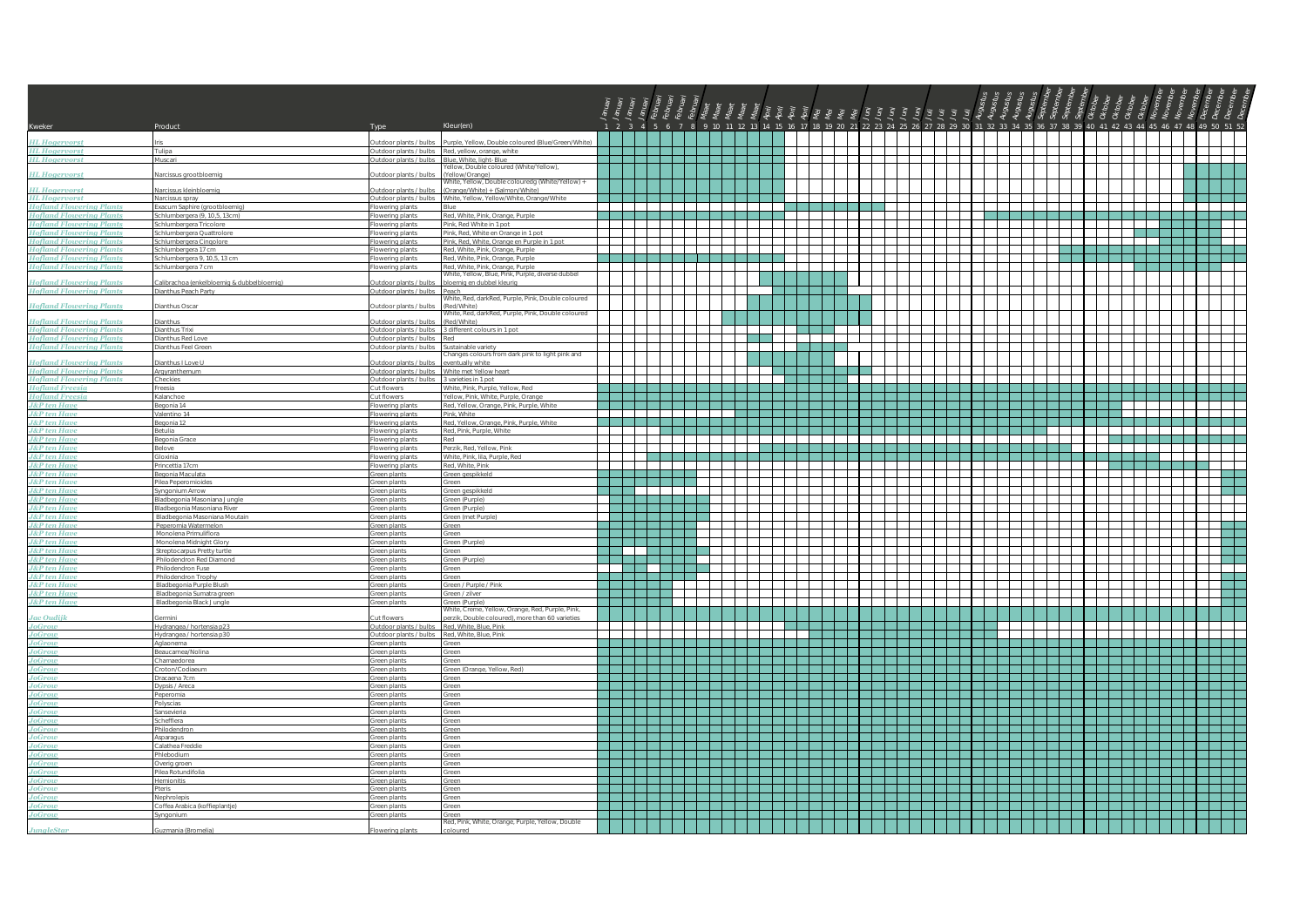| Kweker                                               | Product                                      | Type                                             | Kleur(en)                                                                                       |                          |                                                                                                                                                                                                                                                                                                                                                                                                        |                                                                                                               |                                                                                                                                                                                                                                |                                           |                                                                                                                |                              |                                                   |                                            |                            |                                                                                                                      |              |                                                                                                                  |
|------------------------------------------------------|----------------------------------------------|--------------------------------------------------|-------------------------------------------------------------------------------------------------|--------------------------|--------------------------------------------------------------------------------------------------------------------------------------------------------------------------------------------------------------------------------------------------------------------------------------------------------------------------------------------------------------------------------------------------------|---------------------------------------------------------------------------------------------------------------|--------------------------------------------------------------------------------------------------------------------------------------------------------------------------------------------------------------------------------|-------------------------------------------|----------------------------------------------------------------------------------------------------------------|------------------------------|---------------------------------------------------|--------------------------------------------|----------------------------|----------------------------------------------------------------------------------------------------------------------|--------------|------------------------------------------------------------------------------------------------------------------|
| <b>JunaleStar</b><br><b>JungleStar</b>               | illandsia plant<br>'illandsia hang usneoides | wering plants<br>ireen plants                    | Grey                                                                                            |                          |                                                                                                                                                                                                                                                                                                                                                                                                        |                                                                                                               |                                                                                                                                                                                                                                |                                           |                                                                                                                |                              |                                                   |                                            |                            |                                                                                                                      |              |                                                                                                                  |
| <b>Kap Scindapsus</b>                                | Scindapsus / Epipremnum                      | Green plants                                     | Green.                                                                                          |                          |                                                                                                                                                                                                                                                                                                                                                                                                        |                                                                                                               |                                                                                                                                                                                                                                |                                           |                                                                                                                |                              |                                                   |                                            |                            |                                                                                                                      |              |                                                                                                                  |
| <b>Knoppert</b>                                      | Chrysant                                     | Cut flowers                                      | <b>Orange</b>                                                                                   | an di Tanzania           | an di T                                                                                                                                                                                                                                                                                                                                                                                                | .<br>T                                                                                                        | $\mathbf{1}$                                                                                                                                                                                                                   | $\mathcal{L}$<br>$\overline{\phantom{0}}$ | ---<br>$\mathbf{I}$<br>an di Tinggara da San Tanzania.<br>Tanzania                                             | $\overline{\phantom{0}}$     | and the property of the control<br>an di Tanzania |                                            |                            |                                                                                                                      |              | .                                                                                                                |
| <b>Knoppert</b><br>Knoppert                          | Chrysant<br>Ranonkel                         | Cut flowers<br>Cut flowers                       | White, Salmon, Pink, Yellow, brown, Purple<br>Pink, White, Yellow, Salmon, Purple               |                          |                                                                                                                                                                                                                                                                                                                                                                                                        |                                                                                                               |                                                                                                                                                                                                                                |                                           |                                                                                                                |                              |                                                   |                                            |                            |                                                                                                                      |              |                                                                                                                  |
| Knoppert                                             | Ranonkel                                     | ut flowers                                       | )range                                                                                          |                          |                                                                                                                                                                                                                                                                                                                                                                                                        |                                                                                                               |                                                                                                                                                                                                                                |                                           | $\overline{\phantom{a}}$                                                                                       |                              |                                                   |                                            |                            |                                                                                                                      |              |                                                                                                                  |
| Koningshof                                           | Cymbidium                                    | <b>Cut flowers</b>                               | Pink White Green Yellow                                                                         |                          | 3 2 3 3 3 3 3 3 4 3                                                                                                                                                                                                                                                                                                                                                                                    | a kacamatan ing Kabupatén Ing Kabupatén Ing Kabupatén Ing Kabupatén Ing Kabupatén Ing Kabupatén Ing Kabupatén |                                                                                                                                                                                                                                | a populati                                |                                                                                                                | TI TI TI T                   | a da babar 1991 da ya gar                         |                                            |                            | a katika Manazarta (                                                                                                 |              |                                                                                                                  |
| Lionplant<br><b>Middenweg Flowers</b>                | Chrysant                                     | lowering plant:<br>Cut flowers                   | /hite, Yellow, Pink, Purple, Orange, Red, Green<br>Purple, White                                |                          | <u> Maria Maria I</u>                                                                                                                                                                                                                                                                                                                                                                                  |                                                                                                               |                                                                                                                                                                                                                                |                                           | <u> Alexandria de la p</u>                                                                                     |                              |                                                   |                                            |                            |                                                                                                                      |              |                                                                                                                  |
| Moerman                                              | elle                                         | Cut flowers                                      | Pink White Orange Purple                                                                        |                          | <u> 1999 - 1999 - 1999 - 1999 - 1999 - 1999 - 1999 - 1999 - 1999 - 1999 - 1999 - 1999 - 1999 - 1999 - 1999 - 199</u>                                                                                                                                                                                                                                                                                   |                                                                                                               |                                                                                                                                                                                                                                |                                           |                                                                                                                |                              |                                                   | and the state of the state                 |                            | a katika Manazarta                                                                                                   |              | and the contract of the contract of                                                                              |
| Moerman                                              | Roselily                                     | Cut flowers                                      | Pink, White                                                                                     | and the state            | .                                                                                                                                                                                                                                                                                                                                                                                                      |                                                                                                               |                                                                                                                                                                                                                                |                                           | .                                                                                                              |                              |                                                   |                                            |                            |                                                                                                                      |              |                                                                                                                  |
| <b>Montana</b><br><b>Montana</b>                     | <b>isianthus</b><br>isianthus                | ut flowers<br><b>Cut flowers</b>                 | Choco<br>Beautanic Blue                                                                         |                          | ┽┽┽┽┽┽┽                                                                                                                                                                                                                                                                                                                                                                                                |                                                                                                               |                                                                                                                                                                                                                                | T                                         | $\overline{\phantom{a}}$                                                                                       |                              |                                                   |                                            |                            |                                                                                                                      |              |                                                                                                                  |
|                                                      |                                              |                                                  | White, Pink, Yellow, Orange, Blue, Brown, Green,                                                |                          |                                                                                                                                                                                                                                                                                                                                                                                                        |                                                                                                               |                                                                                                                                                                                                                                |                                           |                                                                                                                |                              |                                                   |                                            |                            |                                                                                                                      |              |                                                                                                                  |
| <b>Montana</b><br><b>Kwekerij Montis</b>             | sianthus                                     | ut flowers                                       | urple                                                                                           |                          |                                                                                                                                                                                                                                                                                                                                                                                                        |                                                                                                               |                                                                                                                                                                                                                                |                                           |                                                                                                                |                              |                                                   |                                            |                            |                                                                                                                      |              |                                                                                                                  |
| Kwekerij Montis                                      | Phildendron<br>Philodendron Rub              | Green plants<br>ireen plants                     | Green, Green (Red)<br>reen (Red)                                                                |                          | $\overline{\phantom{a}}$ . The set of $\overline{\phantom{a}}$                                                                                                                                                                                                                                                                                                                                         | and the property of the control                                                                               | $\overline{\phantom{a}}$                                                                                                                                                                                                       | — — —                                     | الطاطب                                                                                                         |                              |                                                   |                                            |                            |                                                                                                                      |              |                                                                                                                  |
|                                                      | ucculenten                                   | reen plants                                      | een                                                                                             |                          |                                                                                                                                                                                                                                                                                                                                                                                                        |                                                                                                               |                                                                                                                                                                                                                                |                                           |                                                                                                                |                              |                                                   |                                            |                            |                                                                                                                      |              |                                                                                                                  |
| Persoon Potplanten                                   | Musa Basioo                                  | Outdoor plants / bulbs                           | reen                                                                                            |                          |                                                                                                                                                                                                                                                                                                                                                                                                        |                                                                                                               |                                                                                                                                                                                                                                |                                           |                                                                                                                | and the second series        |                                                   |                                            |                            |                                                                                                                      |              | and the first part of the first                                                                                  |
| Persoon Potplanten<br>Persoon Potplanten             | Alocasia<br>Monstera Deliciosa               | Green plants<br>reen plants                      | reen<br>reen                                                                                    |                          |                                                                                                                                                                                                                                                                                                                                                                                                        |                                                                                                               |                                                                                                                                                                                                                                |                                           |                                                                                                                |                              |                                                   |                                            |                            |                                                                                                                      |              |                                                                                                                  |
| Persoon Potplanten                                   | Monstera Pertusum                            | Green plants                                     | Green -                                                                                         |                          | <u> 1969 - 1969 - 1969 - 19</u>                                                                                                                                                                                                                                                                                                                                                                        |                                                                                                               |                                                                                                                                                                                                                                | a katika Indonesia.                       | <u> El Estado de la C</u>                                                                                      | and the state of the state   |                                                   | <u> Islam i Sa</u>                         |                            | a da bain da bain                                                                                                    |              |                                                                                                                  |
| Persoon Potplanten                                   | Musa Dwarf Cavendish                         | ireen plants                                     | Sreen                                                                                           |                          |                                                                                                                                                                                                                                                                                                                                                                                                        |                                                                                                               |                                                                                                                                                                                                                                |                                           |                                                                                                                |                              |                                                   |                                            |                            |                                                                                                                      |              |                                                                                                                  |
| <b>Persoon Potplanten</b>                            | Philodendron                                 | Green plants                                     | Green-Red                                                                                       |                          |                                                                                                                                                                                                                                                                                                                                                                                                        | __ <del>________</del>                                                                                        |                                                                                                                                                                                                                                |                                           | a da bar bar                                                                                                   |                              |                                                   |                                            |                            | a da bin bar                                                                                                         |              |                                                                                                                  |
| <b>Persoon Potplanten</b><br><b>Richplant</b>        | strelitzia<br>Jatropha multifida             | Green plants<br>lowering plants                  | reen<br>ed, Yellow                                                                              | $\overline{\phantom{a}}$ | <u>a sa Barata</u>                                                                                                                                                                                                                                                                                                                                                                                     |                                                                                                               |                                                                                                                                                                                                                                |                                           |                                                                                                                |                              |                                                   |                                            |                            |                                                                                                                      |              |                                                                                                                  |
| Richplant                                            | Adenium                                      | lowering plants                                  | ink                                                                                             |                          | ┽┽                                                                                                                                                                                                                                                                                                                                                                                                     |                                                                                                               |                                                                                                                                                                                                                                |                                           |                                                                                                                |                              |                                                   |                                            |                            |                                                                                                                      |              |                                                                                                                  |
| Richplant                                            | Aphelandra (met bloem)                       | lowering plants                                  | wolls                                                                                           |                          | n in in in in in in in in in in                                                                                                                                                                                                                                                                                                                                                                        |                                                                                                               | $\overline{\phantom{a}}$                                                                                                                                                                                                       | and the property of the control           |                                                                                                                |                              |                                                   |                                            |                            | n a shekara ta 1960 a Gab                                                                                            |              |                                                                                                                  |
| <b>Richplant</b><br><b>Richplant</b>                 | Aphelandra Botanica<br>Crossandra            | Green plants<br>Flowering plants                 | reen<br><b>Orange</b>                                                                           |                          |                                                                                                                                                                                                                                                                                                                                                                                                        |                                                                                                               |                                                                                                                                                                                                                                |                                           |                                                                                                                | . .                          |                                                   |                                            |                            |                                                                                                                      |              |                                                                                                                  |
| <b>Richplant</b>                                     | Curcuma                                      | lowering plants                                  |                                                                                                 |                          | <del>┪┪┪╋╋╋╋╋╋╋╋╋</del> ╋                                                                                                                                                                                                                                                                                                                                                                              |                                                                                                               |                                                                                                                                                                                                                                |                                           |                                                                                                                |                              |                                                   |                                            |                            | ╶╫╌┥┥╌╂╌╂                                                                                                            |              | ╾╉╾╉╾╉╾╉╾╉╾                                                                                                      |
| Richplant                                            | gardenia                                     | Flowering plants                                 | <b>Nhite</b>                                                                                    |                          |                                                                                                                                                                                                                                                                                                                                                                                                        |                                                                                                               |                                                                                                                                                                                                                                |                                           |                                                                                                                |                              |                                                   | <u> Islam Sa</u>                           |                            |                                                                                                                      |              | a kata ing Kabupatèn Kabupatén Ing Kabupatén Ing Kabupatén Kabupatén Ing Kabupatén Kabupatén Kabupatén Kabupatén |
| Richplant<br>Richplant                               | olumeria<br>Starcluster                      | lowering plants<br>Flowering plants              | ink. White<br>Vhite, Pink, Purple                                                               |                          |                                                                                                                                                                                                                                                                                                                                                                                                        |                                                                                                               |                                                                                                                                                                                                                                |                                           | - 11                                                                                                           |                              |                                                   |                                            |                            | <u> 2000 - 2000 - 2000 - 2000 - 2000 - 2000 - 2000 - 2000 - 2000 - 2000 - 2000 - 2000 - 2000 - 2000 - 2000 - 200</u> |              |                                                                                                                  |
| <b>Richplant</b>                                     | Jatropha Podagrio                            | Flowering plants                                 | <b>Orange</b>                                                                                   |                          | a kata shekarar<br><u> Hermini</u>                                                                                                                                                                                                                                                                                                                                                                     |                                                                                                               |                                                                                                                                                                                                                                |                                           | a de la contrata del contrata del contrata del contrata del contrata del contrata del contrata del contrata de |                              | a de la facta de la ca                            | Tito e con                                 |                            | TI TITLET                                                                                                            |              |                                                                                                                  |
| <b>Richplant</b>                                     | Caladium                                     | Green plants                                     | Green (Double coloured Red, Pink, White)                                                        |                          |                                                                                                                                                                                                                                                                                                                                                                                                        |                                                                                                               |                                                                                                                                                                                                                                |                                           |                                                                                                                |                              | $\mathbf{1}$                                      | <b>Contract Contract Contract Contract</b> |                            |                                                                                                                      |              |                                                                                                                  |
| <b>Richplant</b>                                     | Alocasia                                     | Green plants                                     | reen/zwart                                                                                      |                          |                                                                                                                                                                                                                                                                                                                                                                                                        |                                                                                                               |                                                                                                                                                                                                                                |                                           |                                                                                                                |                              |                                                   |                                            | a shekara                  |                                                                                                                      |              |                                                                                                                  |
| <b>Sion</b>                                          | Phalaenops                                   | lowering plants                                  | ellow, Pink, White, Purple, Orange, gevlekt<br>Vhite, Creme, Yellow, Orange, Red, Purple, Pink, |                          |                                                                                                                                                                                                                                                                                                                                                                                                        |                                                                                                               |                                                                                                                                                                                                                                |                                           |                                                                                                                |                              |                                                   |                                            |                            |                                                                                                                      |              |                                                                                                                  |
| Slijkerman Kalanchoë                                 | alanchoe                                     | owering plants                                   | erzik                                                                                           |                          |                                                                                                                                                                                                                                                                                                                                                                                                        |                                                                                                               |                                                                                                                                                                                                                                |                                           |                                                                                                                |                              |                                                   |                                            |                            |                                                                                                                      |              |                                                                                                                  |
| <b>Straathof Flowers</b>                             | Hyacint<br>Hyacint                           | Cut flowers<br>Cut flowers                       | Yellow<br>dark Purple                                                                           |                          | - 1919                                                                                                                                                                                                                                                                                                                                                                                                 |                                                                                                               |                                                                                                                                                                                                                                | $\mathbf{1}$                              |                                                                                                                | an di Tanzania               |                                                   |                                            | and the state of the state |                                                                                                                      |              |                                                                                                                  |
| <b>Straathof Flowers</b><br><b>Straathof Flowers</b> | Hyacint                                      | Cut flowers                                      | White, Iila, Pink, Blue                                                                         |                          |                                                                                                                                                                                                                                                                                                                                                                                                        |                                                                                                               |                                                                                                                                                                                                                                |                                           |                                                                                                                |                              |                                                   |                                            |                            |                                                                                                                      |              |                                                                                                                  |
| <b>Straathof Flowers</b>                             | Hyacint                                      | <b>Cut flowers</b>                               | Orange, Yellow, Red                                                                             |                          | a kata ing Kabupatèn Kabupatèn Kabupatèn Kabupatèn Kabupatèn Kabupatèn Kabupatèn Kabupatèn Kabupatèn Kabupatèn                                                                                                                                                                                                                                                                                         |                                                                                                               |                                                                                                                                                                                                                                |                                           |                                                                                                                |                              |                                                   |                                            |                            |                                                                                                                      |              |                                                                                                                  |
| <b>Straathof Flowers</b>                             | <b>lyacint</b>                               | ut flowers                                       | Pink,Blue,White, light-Blue                                                                     |                          |                                                                                                                                                                                                                                                                                                                                                                                                        |                                                                                                               |                                                                                                                                                                                                                                |                                           |                                                                                                                |                              | $\mathbf{1}$                                      |                                            |                            |                                                                                                                      |              |                                                                                                                  |
| <b>Ten Have Plant</b>                                | Campanula (napoli = blauw)<br>Cyclamen       | Flowering plants                                 | Blue/Purple, White, dubbelkeurig<br>ted White Pink Purnle                                       |                          | .                                                                                                                                                                                                                                                                                                                                                                                                      |                                                                                                               |                                                                                                                                                                                                                                |                                           |                                                                                                                |                              |                                                   |                                            |                            |                                                                                                                      |              | .                                                                                                                |
| <u>Ten Have Plant</u><br>Together2Grow               | Alstroemeria                                 | lowering plants<br>Cut flowers                   | Vhite, Yellow, Orange, Red, Pink, Purple                                                        |                          | ╅                                                                                                                                                                                                                                                                                                                                                                                                      |                                                                                                               |                                                                                                                                                                                                                                |                                           | $\overline{\phantom{a}}$                                                                                       |                              |                                                   |                                            | ┽┉╫┉                       |                                                                                                                      |              |                                                                                                                  |
| Together2Grow                                        | Charmelia                                    | Cut flowers                                      | White, Pink, Orange, bordeaux Red                                                               |                          | .                                                                                                                                                                                                                                                                                                                                                                                                      | a di Ba                                                                                                       | an an                                                                                                                                                                                                                          | - 19                                      |                                                                                                                | and a strong                 | a katika Indonesia                                |                                            | and the state              |                                                                                                                      |              |                                                                                                                  |
| Van den Berg de Lier                                 | Capsicum                                     | Outdoor plants / bulbs                           | Orange (meerkleurig)                                                                            |                          | ╅┪┪                                                                                                                                                                                                                                                                                                                                                                                                    | ┽┽┽                                                                                                           | ┿┿                                                                                                                                                                                                                             | $\overline{\phantom{0}}$                  |                                                                                                                | ┼┼                           |                                                   |                                            |                            |                                                                                                                      | $\mathbf{1}$ |                                                                                                                  |
| Van den Berg de Lier<br>Van den Berg de Lier         | iolanum p13<br>Solanum p17                   | Jutdoor plants / bulbs<br>Outdoor plants / bulbs | Orange<br>range                                                                                 |                          | an di Tanzania<br>$\overline{\phantom{0}}$                                                                                                                                                                                                                                                                                                                                                             |                                                                                                               | an sa tsa an sa                                                                                                                                                                                                                | <u>a masa</u>                             | an di sebagai sebagai sebagai sebagai sebagai sebagai sebagai sebagai sebagai sebagai sebagai sebagai sebagai  |                              | an di Tanzania                                    | .                                          | a da bar                   |                                                                                                                      |              |                                                                                                                  |
| Van den Berg de Lier                                 | Streptocarpus p13                            | Jutdoor plants / bulbs                           | urple                                                                                           |                          |                                                                                                                                                                                                                                                                                                                                                                                                        |                                                                                                               |                                                                                                                                                                                                                                |                                           |                                                                                                                |                              | $\overline{\phantom{a}}$                          | $\overline{\phantom{a}}$                   |                            | $\begin{tabular}{c} \top \end{tabular}$                                                                              |              |                                                                                                                  |
| Van den Berg de Lier                                 | streptocarpus hangers p19                    | Jutdoor plants / bulbs                           | urple                                                                                           |                          |                                                                                                                                                                                                                                                                                                                                                                                                        |                                                                                                               |                                                                                                                                                                                                                                |                                           | 7 H H H H<br>- 11                                                                                              |                              |                                                   |                                            |                            |                                                                                                                      |              |                                                                                                                  |
| Van den Berg de Lier<br>Van den Berg de Lier         | Gazania<br>Osteospermum                      | Outdoor plants / bulbs<br>Outdoor plants / bulbs | Drange<br>Creme, White, Purple, Pink, Orange, Yellow                                            |                          | <u>a matsa</u><br>$\overline{\phantom{a}}$                                                                                                                                                                                                                                                                                                                                                             | T 1 1 1<br><b>The Contract State</b>                                                                          |                                                                                                                                                                                                                                |                                           |                                                                                                                | <u> Timo</u><br>$\mathbf{1}$ | TI TITLE<br>$\mathbf{1}$                          |                                            |                            | $\sim 10^{-1}$<br>┬⊥                                                                                                 | $\mathbf{I}$ | an di Tanzania                                                                                                   |
| <u>Van den Berg de Lier</u>                          | Osteospermum                                 | Jutdoor plants / bulbs                           |                                                                                                 |                          |                                                                                                                                                                                                                                                                                                                                                                                                        |                                                                                                               |                                                                                                                                                                                                                                |                                           |                                                                                                                |                              |                                                   |                                            |                            |                                                                                                                      |              |                                                                                                                  |
| Van den Berg de Lier                                 | Campanula                                    | Jutdoor plants / bulbs                           | urple Intens Purple                                                                             |                          | $\color{red}$ $\color{red}$ $\color{red}$ $\color{red}$ $\color{red}$ $\color{red}$ $\color{red}$ $\color{red}$ $\color{red}$ $\color{red}$ $\color{red}$ $\color{red}$ $\color{red}$ $\color{red}$ $\color{red}$ $\color{red}$ $\color{red}$ $\color{red}$ $\color{red}$ $\color{red}$ $\color{red}$ $\color{red}$ $\color{red}$ $\color{red}$ $\color{red}$ $\color{red}$ $\color{red}$ $\color{red$ |                                                                                                               |                                                                                                                                                                                                                                |                                           | a katika Manazarta                                                                                             |                              | $\pm$                                             |                                            |                            | T                                                                                                                    |              |                                                                                                                  |
| Van den Berg de Lier                                 | Campanula                                    | Outdoor plants / bulbs                           | urple                                                                                           |                          |                                                                                                                                                                                                                                                                                                                                                                                                        | a da bar                                                                                                      |                                                                                                                                                                                                                                |                                           |                                                                                                                |                              | $\overline{\phantom{0}}$                          |                                            |                            |                                                                                                                      |              |                                                                                                                  |
| Van den Berg de Lier<br>Van den Berg de Lier         | Portulaca p25<br>Helleborus                  | Outdoor plants / bulbs<br>Outdoor plants / bulbs | Double coloured<br>hite                                                                         |                          |                                                                                                                                                                                                                                                                                                                                                                                                        | $\overline{\phantom{a}}$<br>$\mathbf{1}$                                                                      | $\overline{\phantom{a}}$<br>$\mathbf{1}$                                                                                                                                                                                       | $\overline{\phantom{a}}$                  |                                                                                                                |                              | —<br>———                                          |                                            |                            | and the property of the control                                                                                      |              | .                                                                                                                |
| Van der Gulik                                        | Tulina                                       | <b>Cut flowers</b>                               |                                                                                                 |                          | alah dan bahasa dan bahasa dan bahasa dan bahasa dan bahasa dan bahasa dan ba                                                                                                                                                                                                                                                                                                                          |                                                                                                               | a di Santa B                                                                                                                                                                                                                   | a kacamatan ing Kabupatèn Kabupatèn       | ───────                                                                                                        | $\overline{\phantom{a}}$     |                                                   |                                            |                            | $\pm$                                                                                                                |              |                                                                                                                  |
| Van der Gulik                                        | <b>Fulipa</b>                                | Cut flowers                                      | Vhite                                                                                           |                          | a katika m                                                                                                                                                                                                                                                                                                                                                                                             |                                                                                                               |                                                                                                                                                                                                                                |                                           |                                                                                                                |                              |                                                   |                                            |                            |                                                                                                                      |              |                                                                                                                  |
| Van der Gulik<br>Van der Gulik                       | <b>Fulipa</b><br>Tulipa                      | ut flowers<br>Cut flowers                        | Purple<br><b>Orange</b>                                                                         |                          | a a shi a ta a ta an an san an san an s                                                                                                                                                                                                                                                                                                                                                                |                                                                                                               |                                                                                                                                                                                                                                | $\! \!+\!$                                | a da bar                                                                                                       | TT                           | ┱┪╾┪╾┪╾                                           |                                            |                            | ╅┪                                                                                                                   |              | and a strong strong                                                                                              |
| Van der Gulik                                        | <b>Tulipa</b>                                | Cut flowers                                      |                                                                                                 |                          | an di Tanzania<br><b>The Common</b>                                                                                                                                                                                                                                                                                                                                                                    | and the property                                                                                              |                                                                                                                                                                                                                                |                                           |                                                                                                                |                              |                                                   |                                            |                            |                                                                                                                      |              |                                                                                                                  |
| Van der Gulik                                        | <b>Fulipa</b>                                | <b>Cut flowers</b>                               | Oouble coloured (Red/White)                                                                     |                          |                                                                                                                                                                                                                                                                                                                                                                                                        |                                                                                                               | $\boxplus$                                                                                                                                                                                                                     |                                           |                                                                                                                |                              |                                                   |                                            |                            |                                                                                                                      |              |                                                                                                                  |
| Van der Gulik<br>Van der Gulik                       | Tulipa<br>Tulipa                             | Cut flowers<br>Cut flowers                       | Oouble coloured (Yellow/Red)                                                                    |                          | <u> 1950 - 1950 - 1950 - 1950 - 1950 - 1950 - 1950 - 1950 - 1950 - 1950 - 1950 - 1950 - 1950 - 1950 - 1950 - 195</u>                                                                                                                                                                                                                                                                                   |                                                                                                               | and the second second second second second second second second second second second second second second second second second second second second second second second second second second second second second second seco |                                           | an di Tanzania                                                                                                 | $\Box$                       | $\overline{\phantom{a}}$<br>T T T                 |                                            |                            | <u>a shekara ta 1991 kasa</u>                                                                                        | T            | a da bar                                                                                                         |
| Van der Gulik                                        | <b>Fulipa</b>                                | cut flowers                                      | ellow                                                                                           |                          |                                                                                                                                                                                                                                                                                                                                                                                                        |                                                                                                               |                                                                                                                                                                                                                                |                                           |                                                                                                                |                              |                                                   |                                            |                            |                                                                                                                      |              |                                                                                                                  |
| <b>Van Seters</b>                                    | Roos (spray)                                 | ut flowers                                       | ink, Green, Salmon, Purple, Creme, Orange                                                       |                          | 33 S S                                                                                                                                                                                                                                                                                                                                                                                                 |                                                                                                               |                                                                                                                                                                                                                                |                                           |                                                                                                                |                              |                                                   |                                            |                            |                                                                                                                      |              |                                                                                                                  |
| Van der Valk Groenesier                              | Asparagus                                    | Cut flowers                                      | Red. White, Pink, Salmon, Double coloured                                                       |                          | in ni ni ni n<br>a kacamatan ing Kabupatén Ing Kabupatén Ing Kabupatén Ing Kabupatén Ing Kabupatén Ing Kabupatén Ing Kabupatén                                                                                                                                                                                                                                                                         |                                                                                                               |                                                                                                                                                                                                                                |                                           | T.                                                                                                             |                              |                                                   |                                            |                            |                                                                                                                      |              |                                                                                                                  |
| Van der Voort                                        | Azalea                                       | lowering plants                                  | Vhite/Pink)                                                                                     |                          |                                                                                                                                                                                                                                                                                                                                                                                                        |                                                                                                               |                                                                                                                                                                                                                                |                                           |                                                                                                                |                              |                                                   |                                            |                            |                                                                                                                      |              |                                                                                                                  |
| Van der Voort                                        | seles                                        |                                                  | urple. Double coloured<br>iarkPurple/lightPurple)(Red/White)                                    |                          | tart en end of the season can vary.                                                                                                                                                                                                                                                                                                                                                                    |                                                                                                               |                                                                                                                                                                                                                                |                                           |                                                                                                                |                              |                                                   |                                            |                            |                                                                                                                      |              |                                                                                                                  |
| Van der Voort                                        | Azalea vormen                                | lowering plants<br>lowering plants               | ed, White, Pink, Double coloured                                                                |                          |                                                                                                                                                                                                                                                                                                                                                                                                        |                                                                                                               |                                                                                                                                                                                                                                |                                           |                                                                                                                |                              |                                                   |                                            |                            |                                                                                                                      |              |                                                                                                                  |
| Van der Voort                                        | Azalea Aiko                                  | lowering plants                                  | thite Pink Double coloured                                                                      |                          |                                                                                                                                                                                                                                                                                                                                                                                                        |                                                                                                               |                                                                                                                                                                                                                                |                                           |                                                                                                                |                              |                                                   |                                            |                            | ________                                                                                                             |              |                                                                                                                  |
| Van der Voort                                        | udisia                                       | Flowering plants                                 | urple / White                                                                                   |                          | TE 1 1 1 1 1                                                                                                                                                                                                                                                                                                                                                                                           | <del>▃▐▁▐▁▐▁▊▔▌▔▋▔▋▔▋▔▋▔▋▔▋▔▊▔</del> ▊▔                                                                       |                                                                                                                                                                                                                                | $\overline{\phantom{a}}$                  |                                                                                                                |                              | _____________                                     | T 1 1 1 1 1                                | and the second             |                                                                                                                      |              |                                                                                                                  |
| Van der Voort<br>Van Dijk Flowers                    | Spathyphillum<br>Chrysant                    | lowering plants<br>Cut flowers                   | /hite<br>ellow White                                                                            |                          |                                                                                                                                                                                                                                                                                                                                                                                                        |                                                                                                               |                                                                                                                                                                                                                                |                                           |                                                                                                                |                              |                                                   |                                            |                            |                                                                                                                      |              |                                                                                                                  |
| Van Noort                                            |                                              | ut flowers                                       |                                                                                                 |                          |                                                                                                                                                                                                                                                                                                                                                                                                        |                                                                                                               |                                                                                                                                                                                                                                |                                           |                                                                                                                |                              |                                                   |                                            |                            |                                                                                                                      |              |                                                                                                                  |